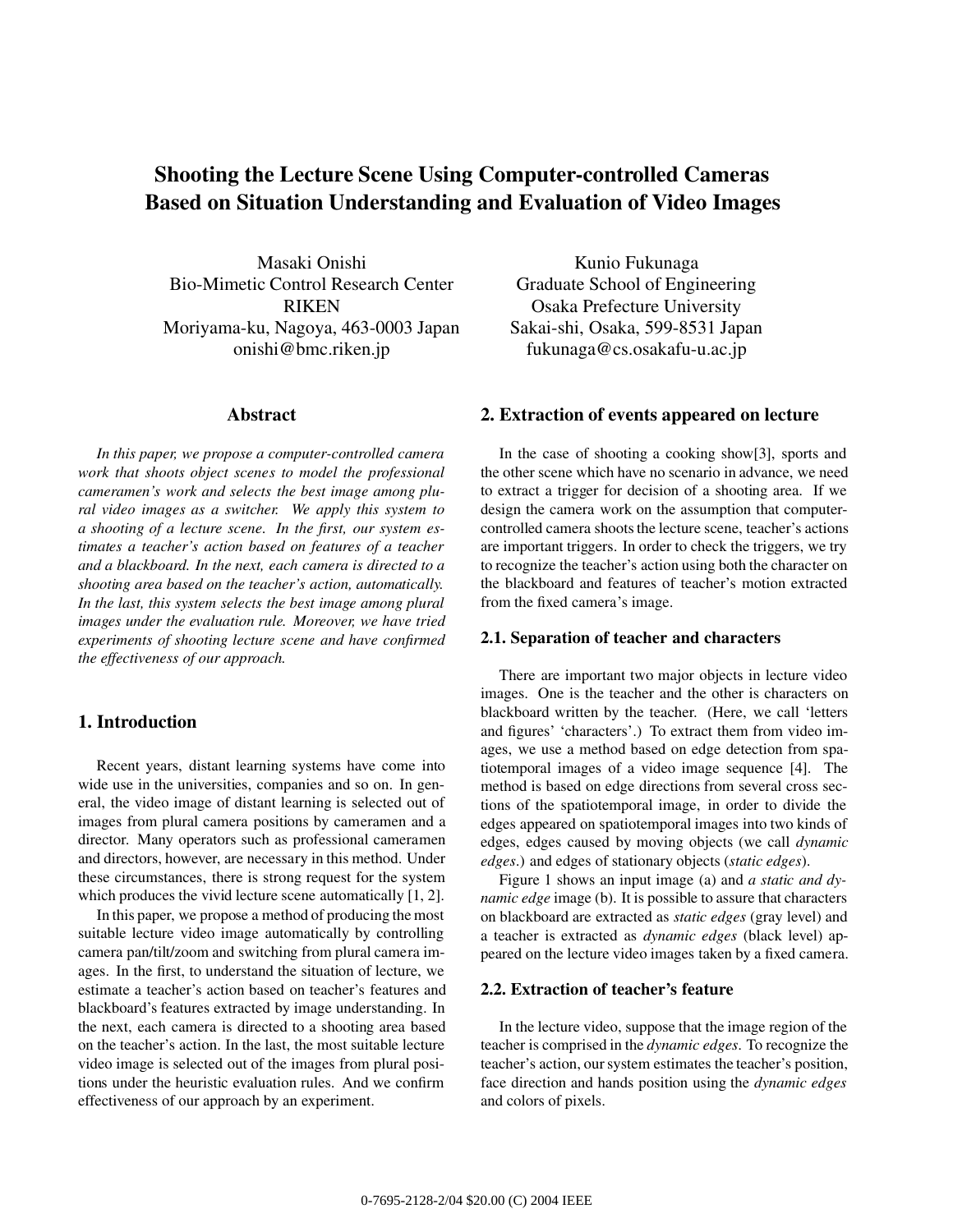

(a) Input image. **Bally Life of** .<br>.: 433 0.21 (21)

(b) *Static edge* (gray) and *dynamic edge* (black).



(c) Extraction of teacher's feature.



(d) Extraction of skin color.



(e) Extraction of written region on the blackboard.

### **Figure 1. Result of situation understanding.**

To estimate the teacher's head position, our system analyzes the *dynamic edges*. Under the assumption that the shape of the head is an ellipse, the teacher's head is extracted from a region of the elliptic distribution of the *dynamic edges*. Here the ratio of a minor axis to the major axis of the ellipse is 1 to 1.2. Figure 1 (c) shows the extraction result of the teacher's head.

Our system extracts the teacher's skin color to estimate the teacher's face direction and hands position. Using the extraction results of the teacher's head, our system estimates the teacher's head direction. In our approach, we use the CIE1976UCS color space that offers more precision in color measurement comparing with the conventional RGB color space. In advance using the man power we extract the N pixels which compose the face and hands under the various light conditions. These pixels are projected CIE1976UCS color space  $C_i = (u_i, v_i)$   $(i = 1, 2, \dots, N)$ , and our system calculates the mean value  $\mu<sub>S</sub>$  and the covariance matrix  $\Sigma_S$  of the color parameters. Using  $\mu_S$  and  $\Sigma_S$ , our system calculates the degree of a color similarity between input pixels *x* and the pixels of skin model using following equation,

$$
P_S(\mathbf{C_x}) = \frac{1}{2\pi |\Sigma_S|^{\frac{1}{2}}}
$$

$$
\exp\left\{-\frac{1}{2}(\mathbf{C_x} - \mu_S)\Sigma_S^{-1}(\mathbf{C_x} - \mu_S)^T\right\}. (1)
$$

Our system extracts the skin color using the suitable threshold and equation (1). Figure 1 (d) shows the result of skin color extraction. Dark pixels show the pixels of skin color of the face and hand region.

Next, using the distribution of skin pixels in the head region (estimated by ellipse), the face direction is estimated approximately. Our approach tries to guess roughly the face direction. Under this condition, we decides the face direction to be one of the four directions, "front", "back", "left" and "right", by examining the number of skin color pixels appeared on the left side or the right side of the head region.

Using the head region and the skin region, the hands position is estimated. In general, the skin region extracted from the lecture video images expresses teacher's face and hands. The remainder of skin color pixels after removing the face region results in the hands region. The clusters of these pixels are decided to be the region of the teacher's hands. Using *k*-means algorithm, our system extracts two largest clusters which represents the both hands. In Figure 1 (c), we extract only one hand, because the centers of two clusters are close to each other.

#### **2.3. Extraction of blackboard's feature**

To extract teacher's action completely, it is not enough to extract only the regions of face and hands as the teacher's features. For example, the actions such as "write on blackboard" or "Erase blackboard" could not decide only using above features, also using the face direction toward blackboard and moving of the hands. Here we introduce the change of number of characters appeared on blackboard. In the case, when the teacher "writes on blackboard", the number of character on the blackboard increases and the case when the teacher "erases blackboard", the character on the blackboard decreases. So these actions are discriminated by using increase or decrease of the characters on the blackboard. In the lecture scene, characters on the blackboard are given by the *static edges*, so amount of characters is supposed to be proportional to the number of*static edges*.

To recognize the action "erase blackboard" accurately, the position of the blackboard eraser is estimated in the same way as hands position using the color value of eraser. If the system could not find it at the rail of the blackboard, the teacher uses it to "erase the blackboard".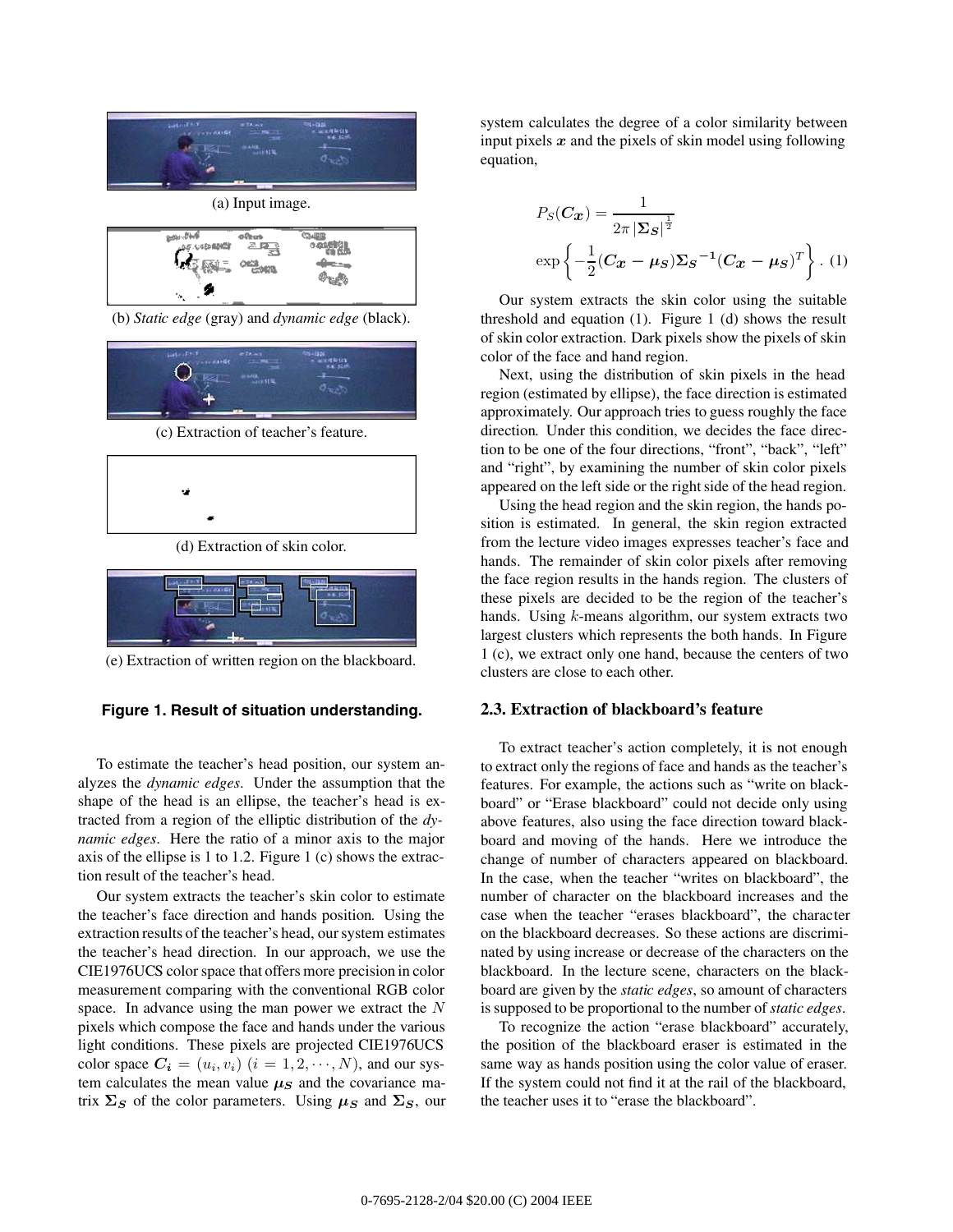|                               | conditions  |              |             |                |             |
|-------------------------------|-------------|--------------|-------------|----------------|-------------|
| event(teacher's action)       | <b>POSI</b> | <b>FACE</b>  | <b>HAND</b> | CHAR           | <b>ERAS</b> |
| 1. "Write on blackboard"      | stop        | back         | move        | <i>ncrease</i> | $\ast$      |
| 2. "Erase blackboard"         | stop        | back         | move        | decrease       | absence     |
| 3. "Explain using blackboard" | stop        | except front | move        | no change      | $\ast$      |
| 4. "Explain to students"      | stop        | front        | move        | no change      | $\ast$      |
| 5. "Move to left"             | left        | $\ast$       | $\ast$      | no change      | $\ast$      |
| 6. "Move to right"            | right       | $\ast$       | $\ast$      | no change      | $\ast$      |

**Table 1. Rule of action estimation.**

### **2.4. Recognition of teacher's action**

We recognize the teacher's action based on his/her movements and blackboards features. Using the features from the current image and previous image, our system estimates the change of teacher's position (POSI), face direction (FACE), change of teacher's hands position (HAND), amount of characters on the blackboard (CHAR) and presence or absence of the eraser (ERAS). Moreover, the teacher's action is estimated using the if-then rule for POSI, FACE, HAND, CHAR and ERAS. Table 1 shows the if-then rule to recognize the action under our experience.

If teacher's position does not change, direction of the face look toward the blackboard, teacher moves the hands and the amount of the characters on the blackboard increase, the teacher "write on blackboard".

# **3. Decision of shooting area based on situation understanding**

In general, the change of the view direction of students depends on the teacher's action. For example, if the teacher "explains using blackboard", many students look at the teacher and characters which the teacher points out. At this time not only characters which teacher points out but also written region around the pointed characters are focused by many students. In this case, shooting area of the lecture scene is not only pointed characters but also a block area which denotes the letters and figures of explaining its. We call this block area a *written block*. The *written block* is extracted by using a method for segmentation of written region on a blackboard [4]. Figure 1 (e) shows extracted *written block* surrounded by black lines. We regard a *written block* near the teacher's hands to be a used *written block*, and we can decide the shooting area to take a *written block* in the case of "write on blackboard" and "explain using blackboard" into consideration.

In this paper, we make an automatic shooting rule in the lecture scene supposing the objects many students pay attention to. In this shooting rule, events (teacher's action) (∗ : don't care)



**Figure 2. Layout of three cameras.**

trigger requests of shooting area. Table 2 shows our shooting rule. For example, if the teacher "writes on blackboard", shooting area sets to be teacher and *written block* used by teacher. In the case when the teacher "erases blackboard", shooting area set to be whole blackboard, because there is no particular area to pay attention to.

# **4. Switching based on evaluation**

In this section, let us consider a switching rule. Our system can shoot lecture videos from plural positions, students watch ,however, only one monitor. Therefore, it is necessary to select the best image among plural images. In general, a switcher selects the best images among plural camera by comparison preview monitors. Here, we emulate the following general switching rule.

For example, in the case of taking a lecture video, a switcher selects the best camera position considering the characters on the blackboard and direction of teacher's eyes. This importance is changed by the teacher's action. If the teacher "writes on the blackboard" and "explains using blackboard", the best camera angle has a good view of the characters on the blackboard. If the teacher "explains to students", the best camera direction is the direction to the line of teacher's sight.